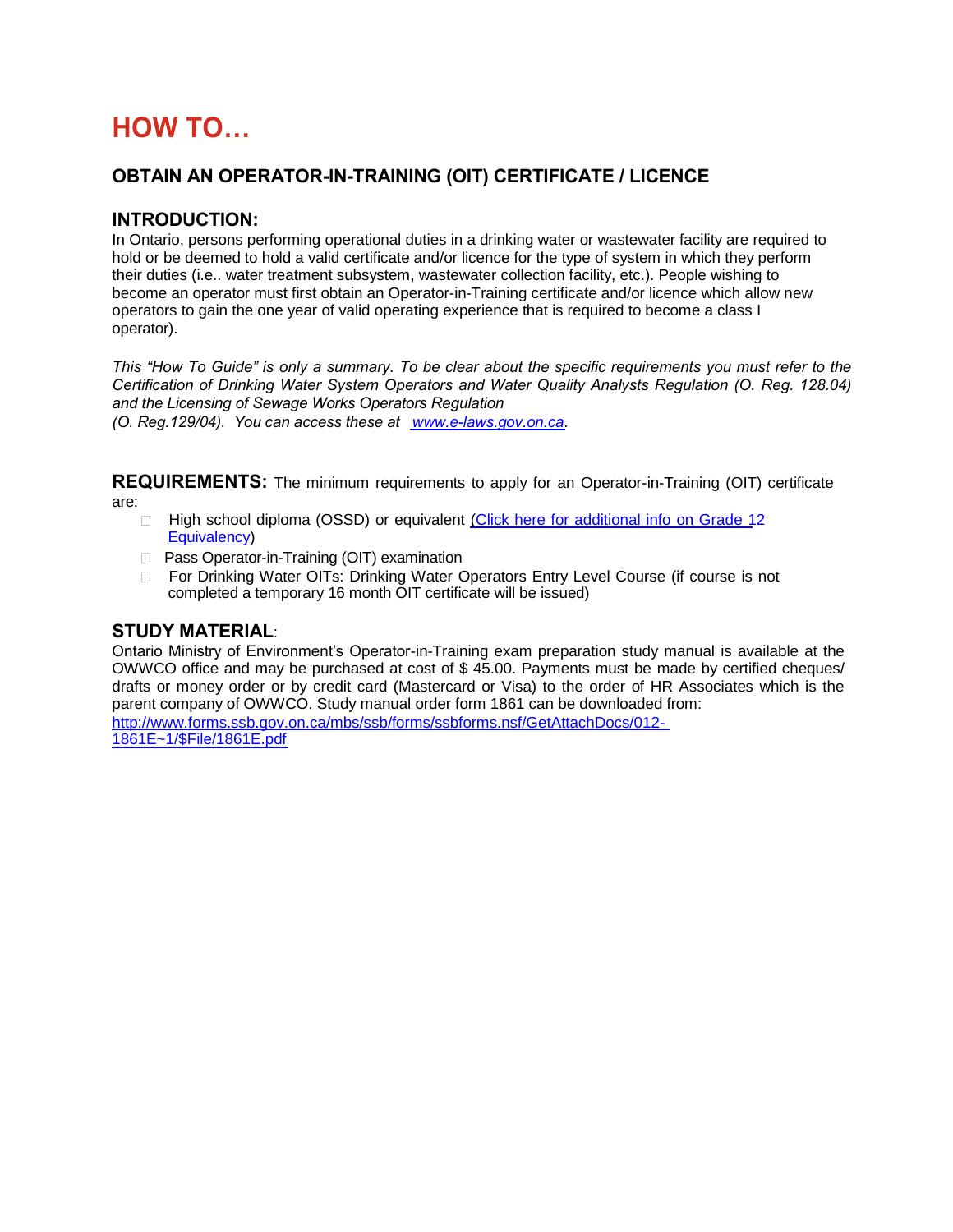# **STEPS TO OBTAIN AN OPERATOR-IN-TRAINING CERTIFICATE / LICENCE:**

|                  |                                                | <b>Details</b>                                                                                                                                                                                                                                                                                                                                                                                                                                                                                                                                                                                           | <b>Tips and Resources</b>                                                                                                                                                                                                                                                                                                                                    |
|------------------|------------------------------------------------|----------------------------------------------------------------------------------------------------------------------------------------------------------------------------------------------------------------------------------------------------------------------------------------------------------------------------------------------------------------------------------------------------------------------------------------------------------------------------------------------------------------------------------------------------------------------------------------------------------|--------------------------------------------------------------------------------------------------------------------------------------------------------------------------------------------------------------------------------------------------------------------------------------------------------------------------------------------------------------|
| <b>Step</b>      | Requirements                                   | Ensure you meet the                                                                                                                                                                                                                                                                                                                                                                                                                                                                                                                                                                                      | Note: Proof of OSSD or equivalent education                                                                                                                                                                                                                                                                                                                  |
| 1                |                                                | requirements as indicated                                                                                                                                                                                                                                                                                                                                                                                                                                                                                                                                                                                | qualifications is required to be submitted with your                                                                                                                                                                                                                                                                                                         |
|                  |                                                | above.                                                                                                                                                                                                                                                                                                                                                                                                                                                                                                                                                                                                   | exam registration form.                                                                                                                                                                                                                                                                                                                                      |
|                  |                                                |                                                                                                                                                                                                                                                                                                                                                                                                                                                                                                                                                                                                          | Click here for additional info on Grade 12 Equivalency                                                                                                                                                                                                                                                                                                       |
|                  |                                                | <b>Details</b>                                                                                                                                                                                                                                                                                                                                                                                                                                                                                                                                                                                           | <b>Tips and Resources</b>                                                                                                                                                                                                                                                                                                                                    |
| <b>Step</b><br>2 | Completing<br>the Exam<br>Registration<br>Form | The OIT exam consists of four<br>modules. You may choose to<br>write from one to all four<br>modules at one exam sitting.<br>The fee for sitting in an OIT<br>exam is \$30 regardless of the<br>number of modules, and is<br>non-refundable. Passing the<br>exam allows you to obtain the<br>certificate/licence for each<br>module you wrote.<br>OWWCO provides exam<br>locations throughout Ontario.<br>Exam locations and dates are<br>posted on our website along<br>with the application deadline<br>for each exam. You must<br>indicate an exam location and<br>date on your registration<br>form. | An OIT exam consists of any combination of the<br>following modules:<br><b>Water Treatment</b><br>Water Distribution and Supply<br><b>Wastewater Treatment</b><br><b>Wastewater Collection</b><br>Note: Your exam application should be received by<br>OWWCO a minimum 1 month in advance of the exam<br>date you chose.<br>Click here for the Exam Schedule |
|                  |                                                | Complete and submit the<br>exam registration form and<br>attach proof of grade 12 or<br>equivalent and payment.<br>Incomplete or incorrectly<br>completed applications may<br>result in delays, causing you to<br>miss your requested exam<br>date.                                                                                                                                                                                                                                                                                                                                                      | Note: Payment must be made payable to the Minister of<br>Finance for all exam applications. Joint cheques for exam<br>registration fees and study guide fees are not accepted.<br>Applications may be submitted by:<br>Mail - cheque, money order or credit card payments<br>Fax - credit card payments only<br>Click here for the Exam Registration form    |
| <b>Step</b><br>3 | Registration                                   | Operators who have<br>submitted applications that<br>are complete and who meet<br>the eligibility requirements<br>will receive a receipt and a<br>confirmation letter in the<br>mail. The confirmation letter<br>will confirm the exam type,<br>time, date and the location of                                                                                                                                                                                                                                                                                                                           | Note: The exam confirmation letter along with<br>government issued photo identification must be brought<br>to the exam site the day of the exam in order to write.<br>Operator-in-Training study manual may also be ordered<br>along with your exam registration form, please see details<br>under 'STUDY MATERIAL' above                                    |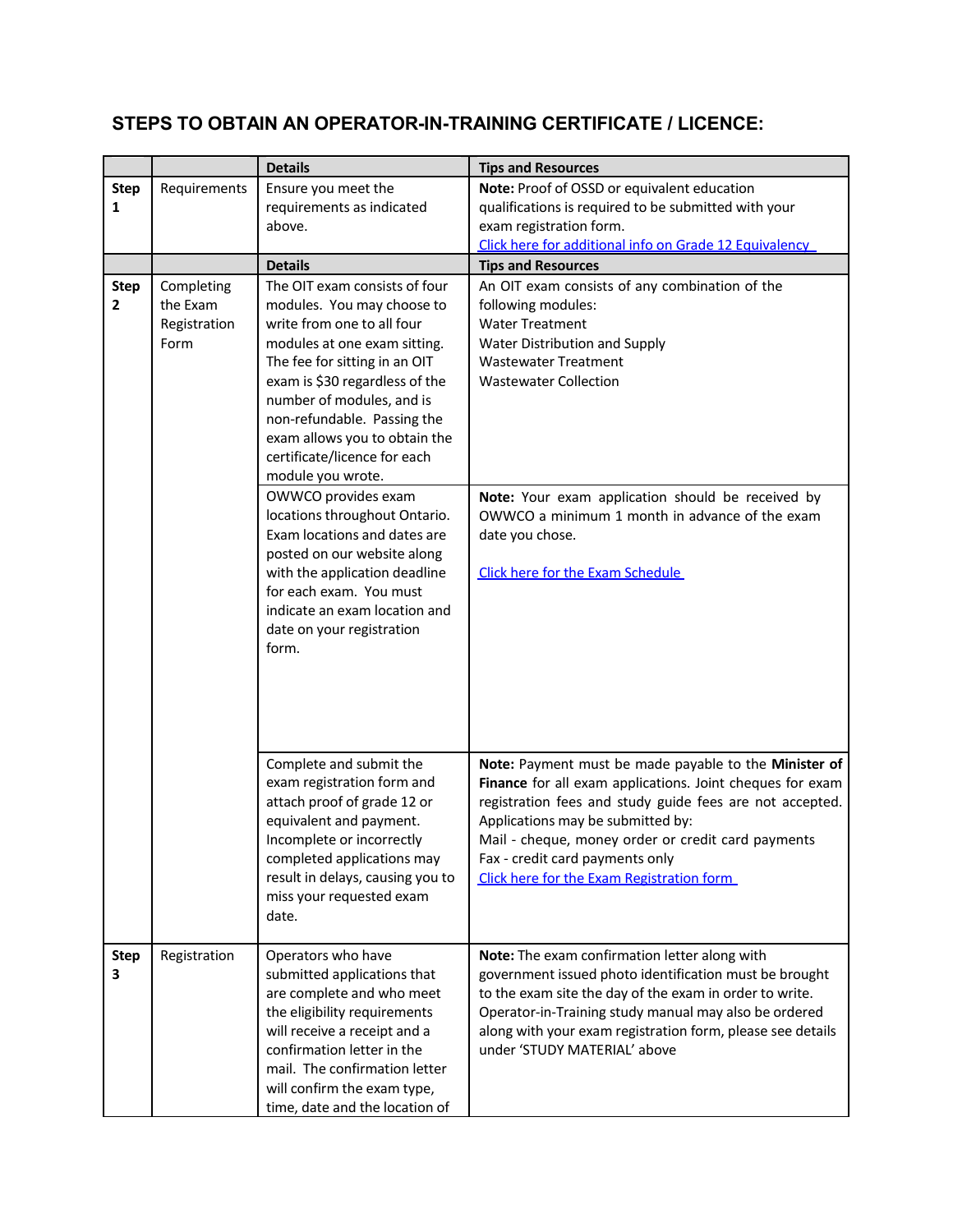|                  |                                  | your exam. Check the details<br>of your exam letter. If you<br>have any questions, contact<br>OWWCO at 416-231-2100.                                                                                                                                                                                                                                                                                                                                                                                                                                                                                                                                                                                                                                                                                                                                                                                                                                                                                                                                                                                                                                                 |                                                                                                                                                                                                                                                                                                 |
|------------------|----------------------------------|----------------------------------------------------------------------------------------------------------------------------------------------------------------------------------------------------------------------------------------------------------------------------------------------------------------------------------------------------------------------------------------------------------------------------------------------------------------------------------------------------------------------------------------------------------------------------------------------------------------------------------------------------------------------------------------------------------------------------------------------------------------------------------------------------------------------------------------------------------------------------------------------------------------------------------------------------------------------------------------------------------------------------------------------------------------------------------------------------------------------------------------------------------------------|-------------------------------------------------------------------------------------------------------------------------------------------------------------------------------------------------------------------------------------------------------------------------------------------------|
| <b>Step</b><br>4 | Exam Results                     | A letter with your exam<br>results shall be mailed to you<br>within 14 days of your exam<br>date.                                                                                                                                                                                                                                                                                                                                                                                                                                                                                                                                                                                                                                                                                                                                                                                                                                                                                                                                                                                                                                                                    | 70% or higher is required to pass an OIT exam                                                                                                                                                                                                                                                   |
| <b>Step</b><br>5 | OIT<br>certificates/<br>licences | <b>Wastewater Operator-in-</b><br><b>Training Licence (s):</b><br>If you wrote the Wastewater<br>Treatment and/or<br><b>Wastewater Collection OIT</b><br>modules and passed, these<br>certificates will be mailed to<br>you automatically at no<br>additional cost.<br><b>Water Treatment/ Water</b><br><b>Supply and Distribution</b><br>Certificate:<br>On successfully passing the<br>Water Treatment/ Water<br>Supply and Distribution OIT<br>exam you may apply for<br>Water Treatment and/or<br>Water Supply and Distribution<br>OIT certificates to be issued, the<br>cost of each Water OIT is \$<br>30.00 (if you need both water<br>OIT certificate the total cost for<br>the certificates to be issued is<br>\$60.00). The Water Treatment<br>and Water Supply and<br>Distribution OIT certificate is<br>valid for a total of 16 months<br>from date of original issue.<br>For the 16 month Water<br>Treatment and/ or Water<br>Supply and Distribution OIT<br>certificate (which is initially<br>issued on passing water OIT as<br>described above) to be<br>extended to full three years<br>from date of original issue you<br>are required to complete | Note: Water Treatment and/or Water Distribution and<br>Supply OIT certificates are \$30.00 each and must be<br>applied for separately.<br>Click here for an OIT Certificate Issuing form<br>Temporary drinking water Operator-in- Training<br>certificates for students click here (on page 13) |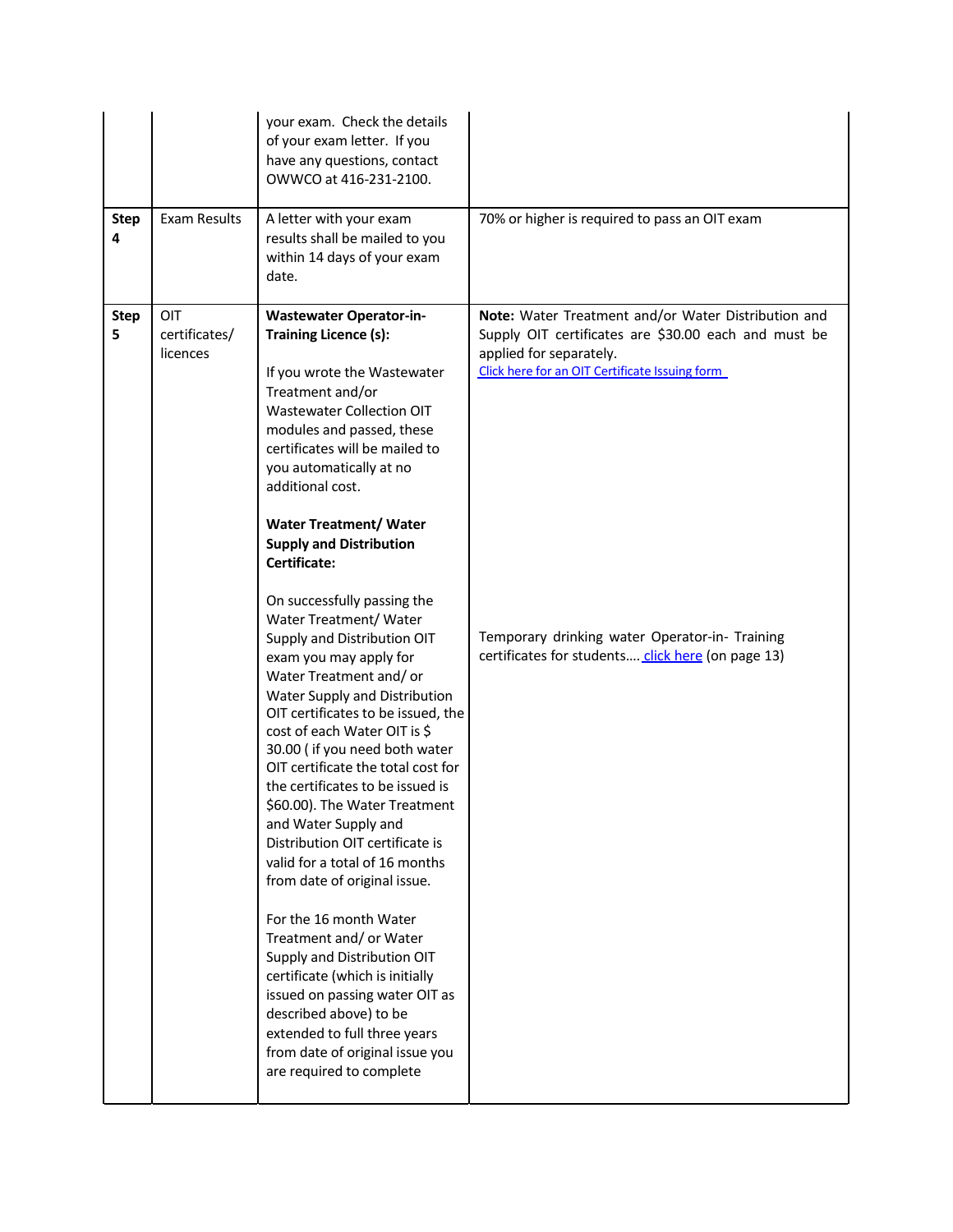|  | <b>Drinking Water Operators</b><br>Entry Level Course with in the<br>first 16 months of issue of<br>Water OIT's, this course is<br>offered through Walkerton<br>Clean Water Centre, Please<br>visit www.wcwc.ca for details<br>of the course.<br><b>Drinking Water Operators</b><br>Entry Level course is also<br>offered currently through<br>Community Colleges who<br>have incorporated the Entry-<br>Level Drinking Water Operator<br>Mandatory Course for<br>drinking water operators into<br>their curriculum. Currently<br>thirteen colleges have entered<br>into agreements with the |
|--|----------------------------------------------------------------------------------------------------------------------------------------------------------------------------------------------------------------------------------------------------------------------------------------------------------------------------------------------------------------------------------------------------------------------------------------------------------------------------------------------------------------------------------------------------------------------------------------------|
|  |                                                                                                                                                                                                                                                                                                                                                                                                                                                                                                                                                                                              |
|  | Ministry and the Walkerton<br>Clean Water Centre to deliver<br>the training.                                                                                                                                                                                                                                                                                                                                                                                                                                                                                                                 |

All applications are to be submitted to the OWWCO office at:

#### **Ontario Water Wastewater Certification Office**

302 The East Mall, Suite 600 Etobicoke, ON M9B 6C7 Fax #: 416-231-2107

Payment by cheque/ draft or money order for Operator-in-Training certificate(s) are to be made out to the **"Minister of Finance"** and cheque/ draft or money order for OIT study manual must be payable to **HR Associates.** 

## **FREQUENTLY ASKED QUESTIONS:**

#### **After writing and passing my OIT exam, how soon can I write Class 1 exam?**

To qualify for a Class I certificate you must have one year of experience. Therefore, as you near having one year experience, you may apply to write your Class I exam.

## **If I fail the OIT exam, how soon may I rewrite?**

You may submit an exam registration form at any time provided OWWCO receives it a minimum 1 month in advance of the exam date you choose.

#### **Can I reschedule my OIT exam if I need to change the date or miss the exam?**

You may reschedule your exam provided OWWCO receives an email or written notice 14 days in advance of your scheduled exam date. You may only reschedule the same exam twice. To reschedule a third time, a new application form and fee would need to be submitted.